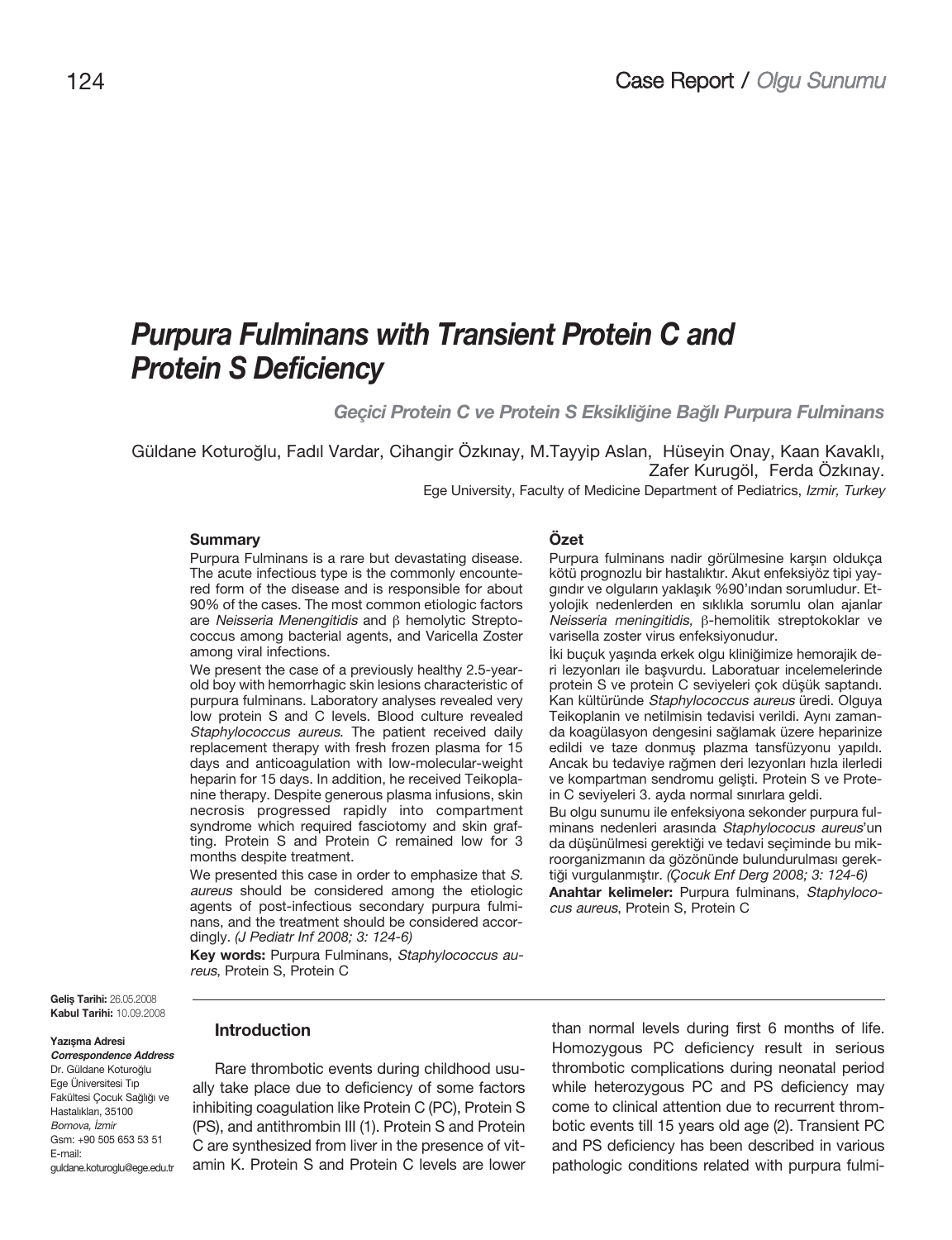nans. Especially, PC and PS levels were found to decrease significantly compared with antithrombin III during severe bacterial infections with Neisseria meningitidis (3). However, the reason for this decrease is not well-known. In addition, PS level is found to decrease more than level of other factors in purpura fulminans secondary to varicella and streptococcus infection and this decrease was found to be due to auto-antibodies against PS.

This case is presented to emphasize that transient PS and PC deficiencies may occur during Stapylococcus infections and Staphylococcus Aureus should also be considered as an etiologic factor of purpura fulminans.

# **Case Report**

2.5 years old boy was admitted to Ege University Hospital with the complaints of purple colored lesions over the right hand, flexor part of right and left wrist, and right and left calves. His past medical history revealed that he had upper respiratory tract infection 15 days ago. Parents, consanquineous, were healthy, especially without any history of thromboembolism.

On admission, physical examination revealed weight of 13 kg (10- 25 percentile), height of 90 cm (10-25 percentile), heart rate 120/minute, respiratory rate 36/minute and body temperature 38°C. Hemorrhagic bullous gangrenous area was present over the right hand and 1/3 distal part of right forearm. There was crusted lesion 2x2 cm in size with surrounding diffuse ecchymotic area. Besides, there was a 10x15 cm sized ecchymotic area over the right calf. Otherwise he was normal.

Laboratory evaluation revealed a hemoglobin level of 6,5 gr/dl, hematocrit of 18%, MCV 71.3 fl, leukocyte count of 17.700/mm3, platelet count of 69.000/mm3, sedimentation rate 40 mm/hr and C- reactive protein 2.4 md/dl. Peripheral blood smear showed 80% polymorphonuclear leukocyte (PNL), 20% lymphocyte, erythrocytes were hypochrome and demonstrating microcytosis, poikilocytosis and anisocytosis. Reticulocyte count was 5%. Prothrombin time was 16 second, activated partial thromboplastin time was 29.5 second, fibrinojen level was 155,6 mg/dL and D-Dimer was found to be positive.

The patient was considered to have disseminated intravascular coagulation (DIC) because he had ecchymmottic and petechial lesions and oozing from these lesion sites, thrombocytopenia and positive D-Dimer. He was heparinized and given fresh frozen plasma as well as whole blood. Differential diagnosis of DIC included microangiopathic pathologies like infectious reasons (purpura fulminans), soft tissue injury due to trauma, snake or insect venom, severe thrombotic, thrombocytopenic purpura and hemolytic uremic syndrome and hereditary thrombotic abnormalities like anthithrombin lll deficiency, and heterozygous PC and PS deficiency. Culture of the lesions and blood culture were obtained for probable infectious agents resulting in purpura fulminans. Lumbar puncture was carried out to obtain cerebrospinal fluid and asses for central nervous system infection. Central nervous system infection was not detected. However, since the patient had leukocytosis, elevated CRP level and a left shift at the peripheral smear cefuroxim, neutromycine and metronidazole were initiated. Since the radial pulse was not palpable, orthopedics and vascular surgery consultations were carried out. Emergency fasciotomy was performed due to compartment syndrome in the right forearm.

Snake and insect bites were not considered to be responsible from purpura fulminans due to history and physical findings.

We investigated our patient and his parents for probable hereditary thrombotic diseases by measuring PC, PS and antithrombin levels. ln addition, genetic analysis for Factor V Leiden and Prothrombin mutations was performed.

Blood culture of the patient grew Staphylococcus aureus and the antimicrobial treatment was changed as Teikoplanine to cover the etiologic microorganism. Antithrombin level of the patient was found to be 80.1%. However, PC and PS levels were both found to be low (Table l).

Protein S and Protein C levels of the parents were within normal limits. Factor V Leiden and Prothrombin mutations were not observed. We considered post infectious purpura fulminans secondary to PC and PS deficiency. Teikoplanine was stopped at the 30<sup>th</sup> day of the treatment. Heparin treatment and fresh frozen plasma infusion were stopped at the 15<sup>th</sup> day. Graft was placed to the fasciotomy site of the right forearm at the 8th week. Follow up of the patient at the end of the 3rd month of treatment, the patient was found to be totally normal and laboratory investigations revealed normal levels of PC and PS.

# **Discussion**

This patient was considered to have disseminated intravascular coagulation (DIC) because he had ecchymmottic and petechial lesions and oozing from these lesion sites, thrombocytopenia and positive D-Dimer. Differential diagnosis of DIC included microangiopathic pathologies like infectious reasons (purpura fulminans), soft tissue injury due to trauma, snake or insect venom, severe thrombotic, thrombocytopenic purpura and hemolytic uremic syndrome and hereditary thrombotic abnormalities like antithrombin lll deficiency, and heterozygous PC and PS deficiency. Except transient purpura fulminans all other diseases were excluded with history, physical examination and laboratory findings. Purpura fulminans is rare but a devastating disease.

**Tablo 1.** Protein C and Protein S Levels of the patient.

|           |        |        | Acute Attack End of the 1 <sup>st</sup> moth End of the 3 <sup>rd</sup> month |
|-----------|--------|--------|-------------------------------------------------------------------------------|
| Protein C | 60.36% | 69.87% | 82.44%                                                                        |
| Protein S | $1\%$  | 25.75% | 105.2%                                                                        |